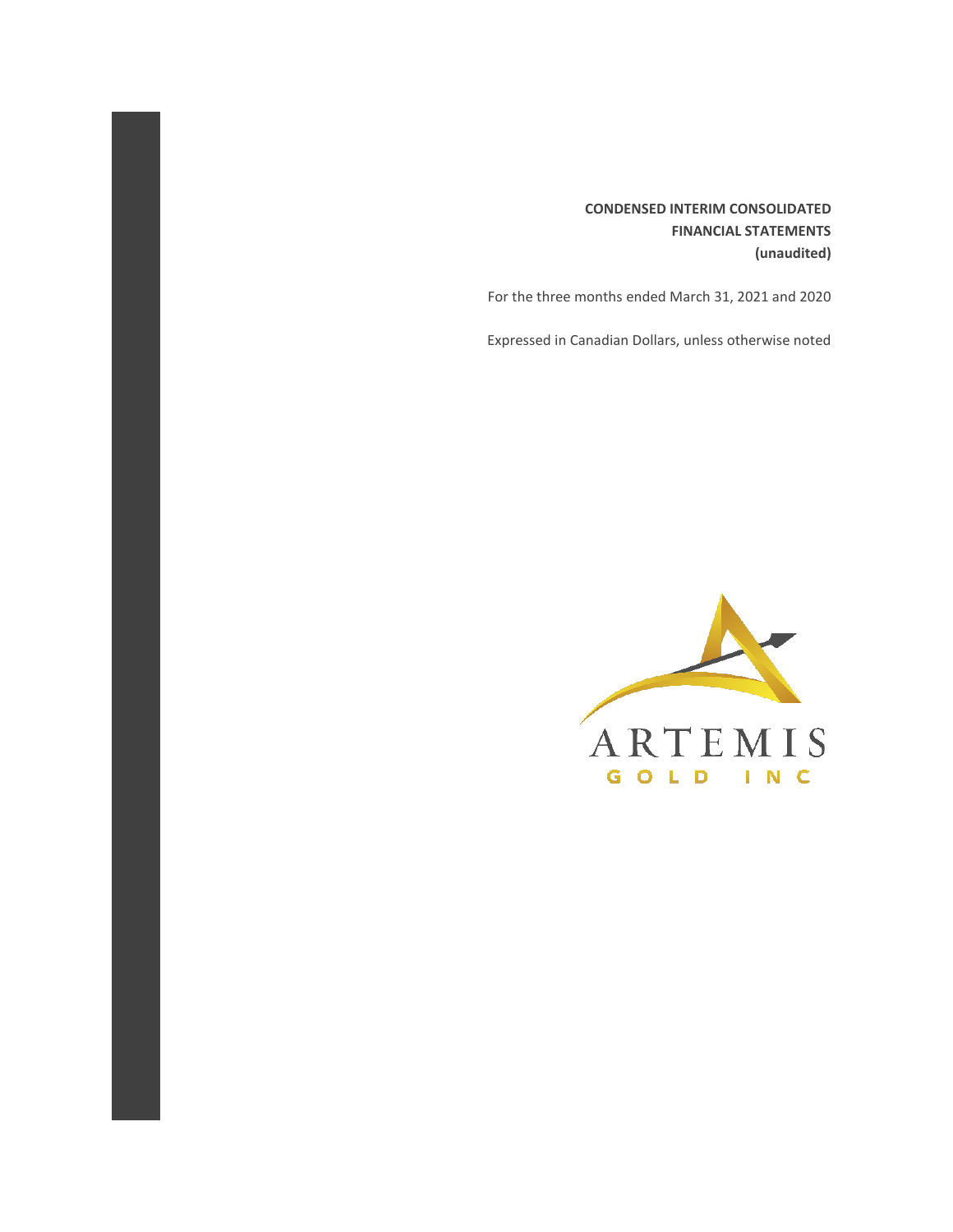Condensed Interim Consolidated Statements of Financial Position

*(Expressed in Canadian Dollars)*

|                                            | <b>Notes</b> | As at<br>March 31, 2021 | As at<br>December 31, 2020 |
|--------------------------------------------|--------------|-------------------------|----------------------------|
|                                            |              | S                       |                            |
| <b>Assets</b>                              |              |                         |                            |
| Current assets                             |              |                         |                            |
| Cash and cash equivalents                  |              | 42,420,579              | 51,846,826                 |
| Receivables and prepayments                |              | 1,341,562               | 953,973                    |
| Marketable securities                      |              | 3,730,020               | 3,997,280                  |
|                                            |              | 47,492,161              | 56,798,079                 |
| Non-current assets                         |              |                         |                            |
| Restricted cash                            | 8            | 570,800                 | 540,800                    |
| Investment in Velocity                     | 4            | 22,010,961              | 23,156,210                 |
| Plant and equipment                        | 5            | 7,733,288               | 7,100,302                  |
| Mineral property                           | 6            | 274,022,860             | 265,077,974                |
| <b>TOTAL ASSETS</b>                        |              | 351,830,070             | 352,673,365                |
|                                            |              |                         |                            |
| <b>Liabilities</b>                         |              |                         |                            |
| <b>Current liabilities</b>                 |              |                         |                            |
| Accounts payable and accrued liabilities   |              | 4,909,664               | 4,509,559                  |
| Consideration payable                      | 7(a)         | 48,279,819              | 47,247,708                 |
| Lease liability - current portion          |              | 318,793                 | 138,699                    |
|                                            |              | 53,508,276              | 51,895,966                 |
| Non-current liabilities                    |              |                         |                            |
| Lease liability - non current portion      |              | 1,092,029               | 707,943                    |
| Other variable consideration payable       | 7(b)         | 33,496,043              | 32,484,283                 |
| Asset retirement obligation                | 8            | 6,751,955               | 8,347,027                  |
| <b>TOTAL LIABILITIES</b>                   |              | 94,848,303              | 93,435,219                 |
|                                            |              |                         |                            |
| Shareholders' equity                       |              |                         |                            |
| Share capital                              | 9(a)         | 250,493,830             | 250,411,031                |
| Contributed surplus                        | $9(b)$ , (c) | 5,011,834               | 3,567,530                  |
| Accumulated other comprehensive income     |              | 2,648,738               | 2,915,998                  |
| Retained (deficit) earnings                |              | (1, 172, 635)           | 2,343,587                  |
| Total Shareholders' equity                 |              | 256,981,767             | 259,238,146                |
| TOTAL LIABILITIES AND SHAREHOLDERS' EQUITY |              | 351,830,070             | 352,673,365                |

Subsequent events (Note 12)

Approved for Issuance by the Board of Directors:

 *"Steven Dean"* Director

 *"Elise Rees"* Director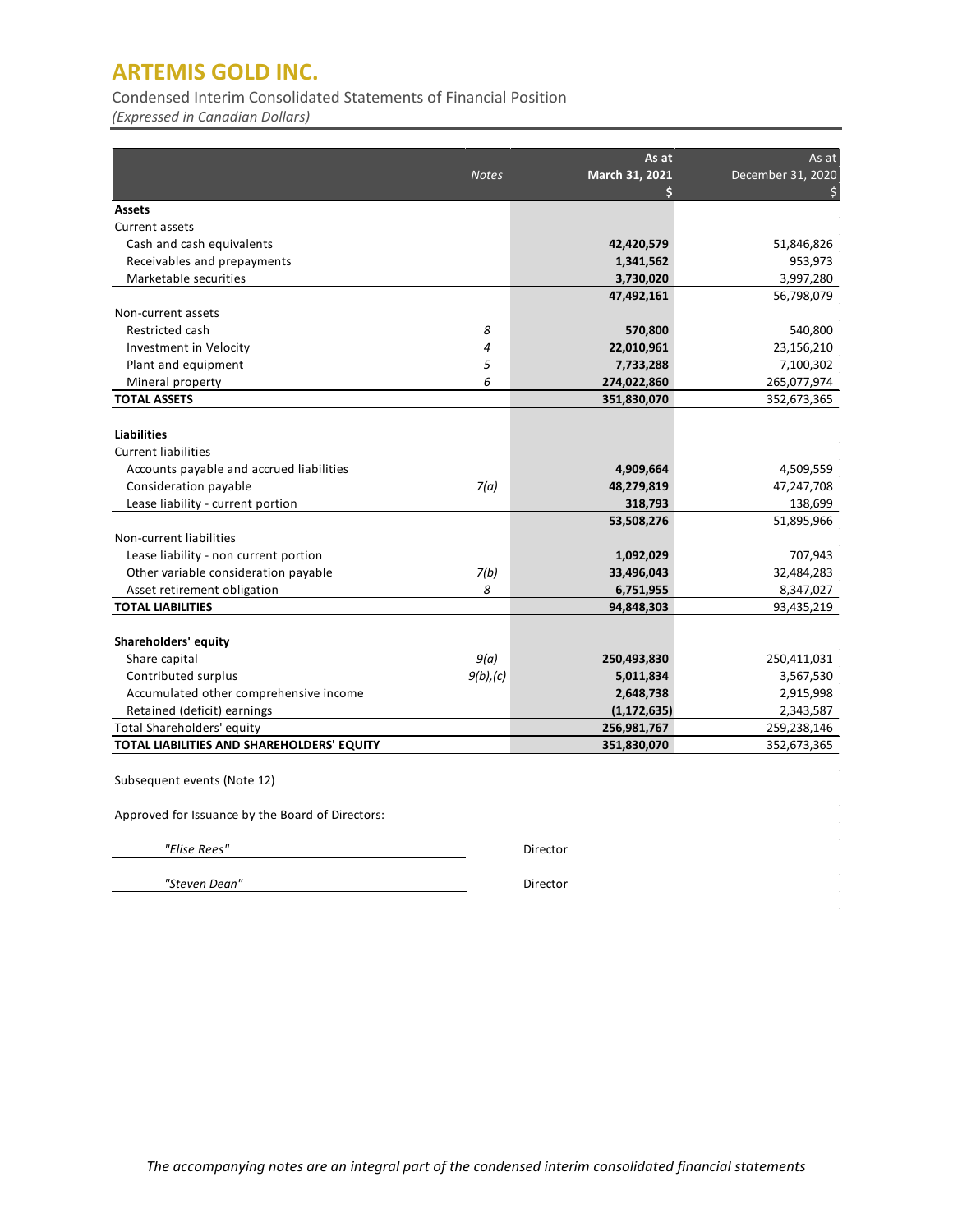Condensed Interim Consolidated Statements of Loss and Comprehensive Loss

*(Unaudited - Expressed in Canadian Dollars, except number of shares outstanding)*

|                                                      |              | For the three  | For the three  |
|------------------------------------------------------|--------------|----------------|----------------|
|                                                      |              | months ended   | months ended   |
|                                                      | <b>Notes</b> | March 31, 2021 | March 31, 2020 |
|                                                      |              |                |                |
| <b>Operating expenses</b>                            |              |                |                |
| Depreciation                                         |              | 73,984         | 39,989         |
| Management fees and wages                            | 10           | 742,549        | 314,201        |
| Investor relations and corporate development         |              | 96,677         | 143,926        |
| Office, Insurance and general                        |              | 189,671        | 69,943         |
| Professional fees                                    |              | 249,350        | 34,676         |
| Share-based payments                                 | 9, 10        | 1,036,908      | 523,566        |
| Transfer agent and regulatory                        |              | 57,291         | 8,633          |
| Loss from operations                                 |              | (2,446,430)    | (1, 134, 934)  |
|                                                      |              |                |                |
| Other income (expense)                               |              |                |                |
| Accretion expense on lease liability                 |              | (21, 623)      | (13, 943)      |
| Accretion expense on asset retirement obligation     | 8            | (22, 239)      |                |
| Equity loss from investment in associate             | 4            | (143, 164)     | (99,049)       |
| Fair value adjustment on convertible debtenture      | 4            | (795, 646)     | (2,626,781)    |
| Fair value adjustment on warrants                    | 4            | (206, 439)     | (1,630,934)    |
| Interest income                                      |              | 119,319        | 166,522        |
| Net loss before income taxes                         |              | (3,516,222)    | (5,339,119)    |
| Deferred income tax recovery                         |              |                | 714,428        |
| <b>Net loss</b>                                      |              | (3,516,222)    | (4,624,691)    |
|                                                      |              |                |                |
| Other comprehensive loss, net of tax                 |              |                |                |
| Items that will not be reclassified to net loss      |              |                |                |
| Unrealized (loss) gain on marketable securities      |              | (267, 260)     | 96,774         |
| Total loss and comprehensive loss                    |              | (3,783,482)    | (4,527,917)    |
|                                                      |              |                |                |
| Loss per common share                                |              |                |                |
| Basic and diluted                                    |              | (0.03)         | (0.10)         |
| Weighted average number of common shares outstanding |              |                |                |
| <b>Basic and diluted</b>                             |              | 124,258,084    | 48,225,784     |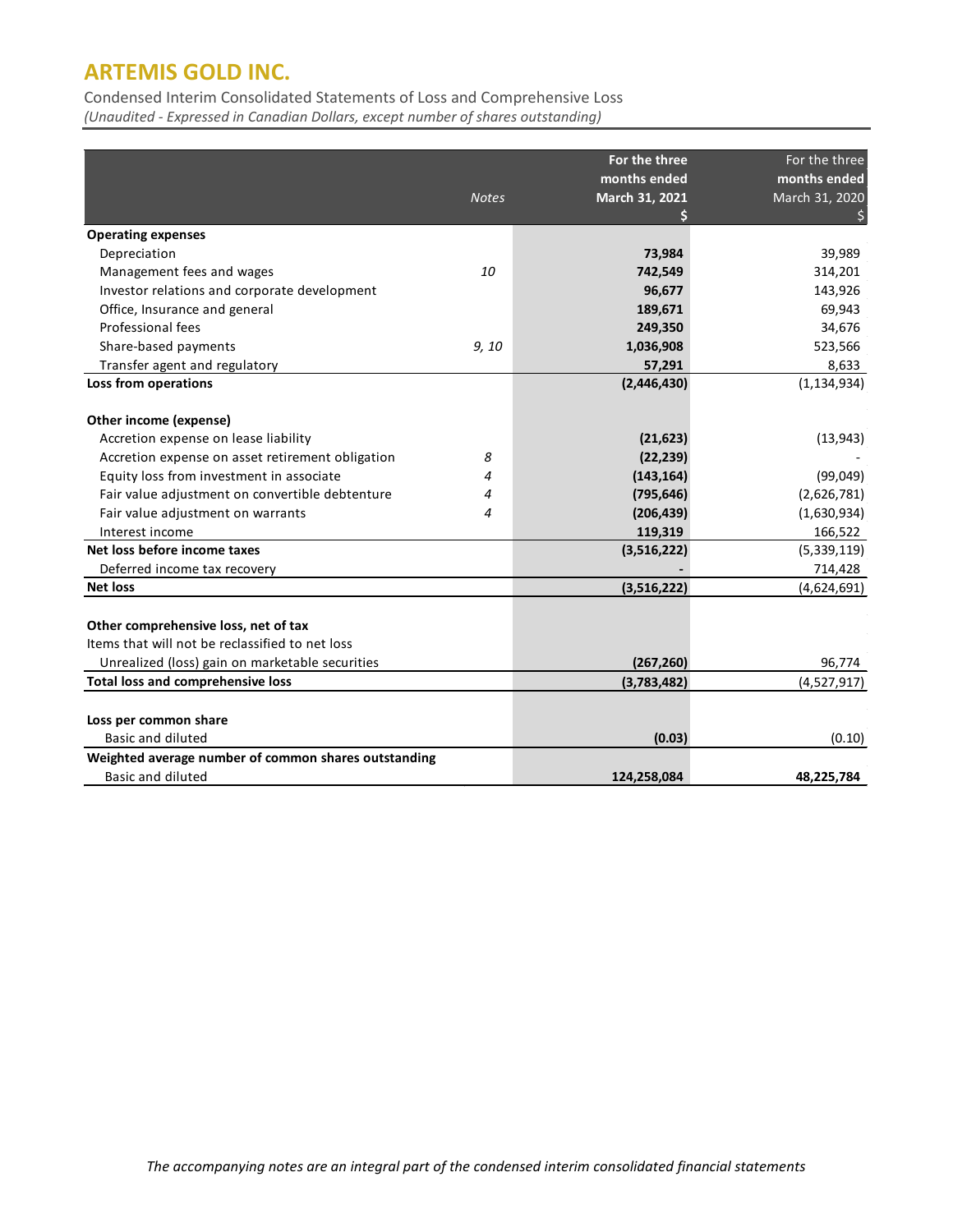Condensed Interim Consolidated Statements of Changes in Equity *(Unaudited - Expressed in Canadian Dollars, except number of shares)*

|                                            |              | Share capital            |                          |                          |                          |                          |                                     |
|--------------------------------------------|--------------|--------------------------|--------------------------|--------------------------|--------------------------|--------------------------|-------------------------------------|
|                                            |              |                          |                          |                          | <b>Accumulated other</b> |                          |                                     |
|                                            |              |                          |                          | Contributed              | comprehensive            |                          | <b>Retained Total shareholders'</b> |
|                                            | <b>Notes</b> | <b>Number of shares</b>  | <b>Amount</b>            | surplus                  | income                   | (deficit) earnings       | equity                              |
|                                            |              | #                        |                          |                          |                          |                          |                                     |
| Balance - January 1, 2021                  |              | 124,204,936              | 250,411,031              | 3,567,530                | 2,915,998                | 2,343,587                | 259,238,146                         |
| Exercise of share purchase warrants        | 9(c)         | 76,666                   | 82,799                   |                          |                          |                          | 82,799                              |
| Shared-based payments                      | 9(b)         |                          | $\overline{\phantom{0}}$ | 1,444,304                |                          | $\overline{\phantom{0}}$ | 1,444,304                           |
| Unrealized (loss) on marketable securities |              |                          |                          | $\overline{\phantom{0}}$ | (267, 260)               |                          | (267, 260)                          |
| Net loss                                   |              | $\overline{\phantom{0}}$ |                          | $\qquad \qquad$          |                          | (3,516,222)              | (3,516,222)                         |
| <b>Balance - March 31, 2021</b>            |              | 124,281,602              | 250,493,830              | 5,011,834                | 2,648,738                | (1, 172, 635)            | 256,981,767                         |

|                                          | Share capital |                  |            |             |                   |                   |                     |
|------------------------------------------|---------------|------------------|------------|-------------|-------------------|-------------------|---------------------|
|                                          |               |                  |            |             | Accumulated other |                   |                     |
|                                          |               |                  |            | Contributed | comprehensive     |                   | Total shareholders' |
|                                          | <b>Notes</b>  | Number of shares | Amount     | surplus     | income            | Retained earnings | equity              |
|                                          |               | #                |            |             |                   |                   |                     |
| Balance - January 1, 2020                |               | 48,180,105       | 41,647,399 | 942,447     | 54,303            | 6,275,994         | 48,920,143          |
| Exercise of share purchase warrants      |               | 72,222           | 78,000     | -           |                   |                   | 78,000              |
| Shared-based payments                    | 9(b)          |                  |            | 523,566     |                   |                   | 523,566             |
| Unrealized gain on marketable securities |               | -                |            | $\sim$      | 96,774            |                   | 96,774              |
| Net loss                                 |               |                  |            |             |                   | (4,624,691)       | (4,624,691)         |
| <b>Balance - March 31, 2020</b>          |               | 48,252,327       | 41,725,399 | 1,466,013   | 151,077           | 1,651,303         | 44,993,792          |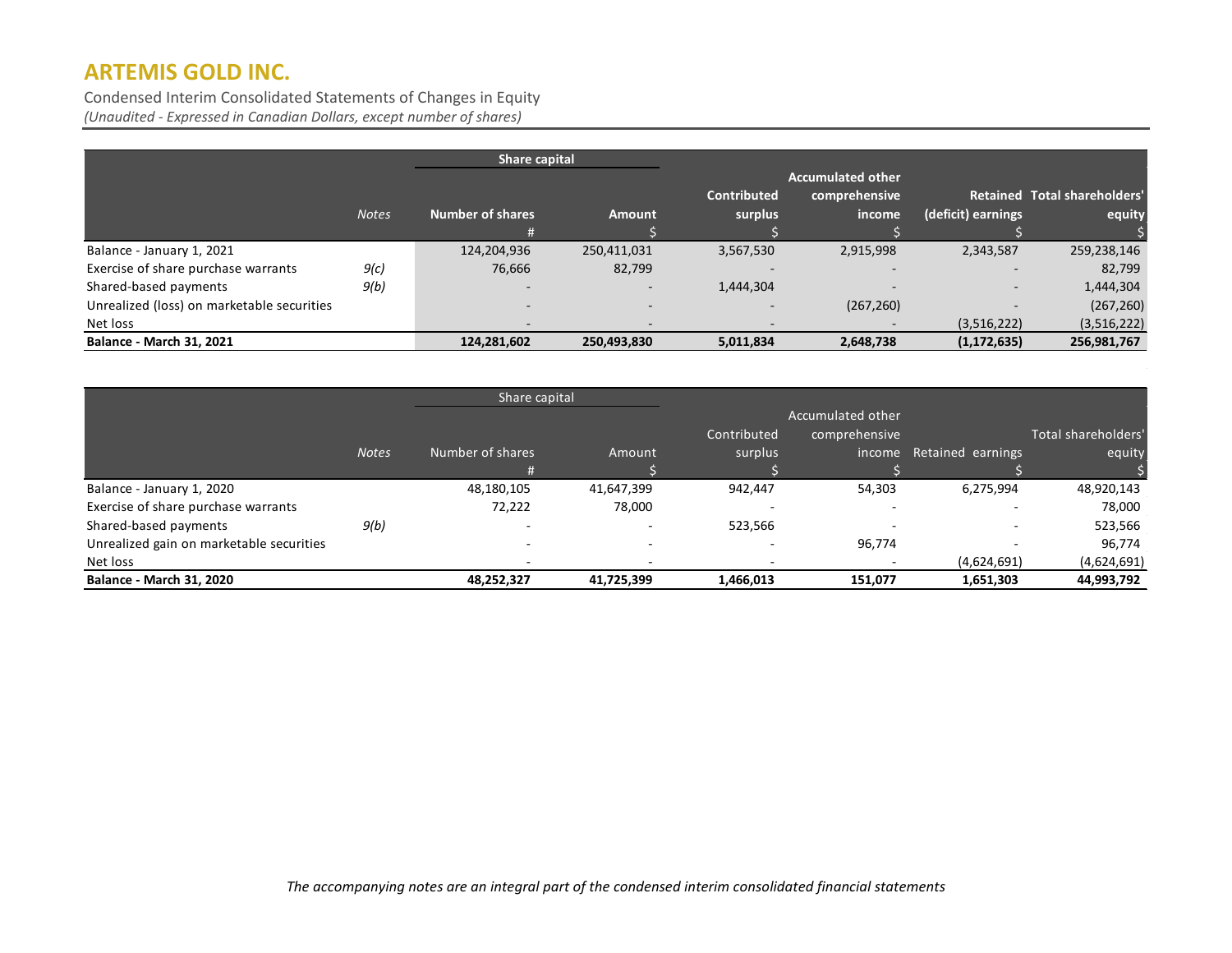Condensed Interim Consolidated Statements of Cash Flows

*(Unaudited - Expressed in Canadian Dollars)*

|                                                          | For the three<br>months ended | For the three<br>months ended |
|----------------------------------------------------------|-------------------------------|-------------------------------|
|                                                          | March 31, 2021                | March 31, 2020                |
| <b>Operating activities</b>                              |                               |                               |
| Net loss                                                 | (3,516,222)                   | (4,624,691)                   |
| Items not involving cash:                                |                               |                               |
| Accretion expense on lease liability                     | 21,623                        | 13,943                        |
| Asset retirement obligation                              | 22,239                        |                               |
| Deferred income tax (recovery) expense                   |                               | (714, 428)                    |
| Depreciation                                             | 73,984                        | 39,989                        |
| Equity loss from investment in associate                 | 143,164                       | 99,049                        |
| Fair value adjustment on convertible debt                | 795,646                       | 2,626,781                     |
| Fair value adjustment on warrants                        | 206,439                       | 1,630,934                     |
| Interest income                                          | (119, 319)                    | (166, 522)                    |
| Share-based payments                                     | 1,036,908                     | 523,566                       |
| Net changes in non-cash working capital:                 |                               |                               |
| Accounts payable and accrued liabilities                 | 95,014                        | 83,366                        |
| Due to related parties                                   | 8,946                         | (8, 153)                      |
| Receivables and prepayments                              | 85,499                        | (24, 240)                     |
| Net cash used in operating activities                    | (1, 146, 079)                 | (520, 406)                    |
|                                                          |                               |                               |
| <b>Investing activities</b>                              |                               |                               |
| Interest received                                        | 35,747                        | 151,804                       |
| Investment in marketable securities                      |                               | (513, 422)                    |
| Investment in associate                                  |                               | (1,825,858)                   |
| Investment in warrants                                   |                               | (240, 897)                    |
| Mineral property                                         | (8, 283, 679)                 |                               |
| Purchase of plant and equipment                          | (17, 449)                     |                               |
| Restricted cash                                          | (30,000)                      |                               |
| Net cash used in investing activities                    | (8, 295, 381)                 | (2,428,373)                   |
|                                                          |                               |                               |
| <b>Financing activities</b>                              |                               |                               |
| Exercise of share purchase warrants                      | 82,799                        | 78,000                        |
| Lease payments                                           | (67, 586)                     | (36, 890)                     |
| Net cash provided by financing activities                | 15,213                        | 41,110                        |
|                                                          |                               |                               |
| Change in cash and cash equivalents                      | (9,426,247)                   | (2,907,669)                   |
| Cash and cash equivalents, beginning                     | 51,846,826                    | 31,502,309                    |
| Cash and cash equivalents, ending                        | 42,420,579                    | 28,594,640                    |
|                                                          |                               |                               |
| Restricted cash, ending                                  | 570,800                       |                               |
| Total cash, cash equivalents and restricted cash, ending | 42,991,379                    | 28,594,640                    |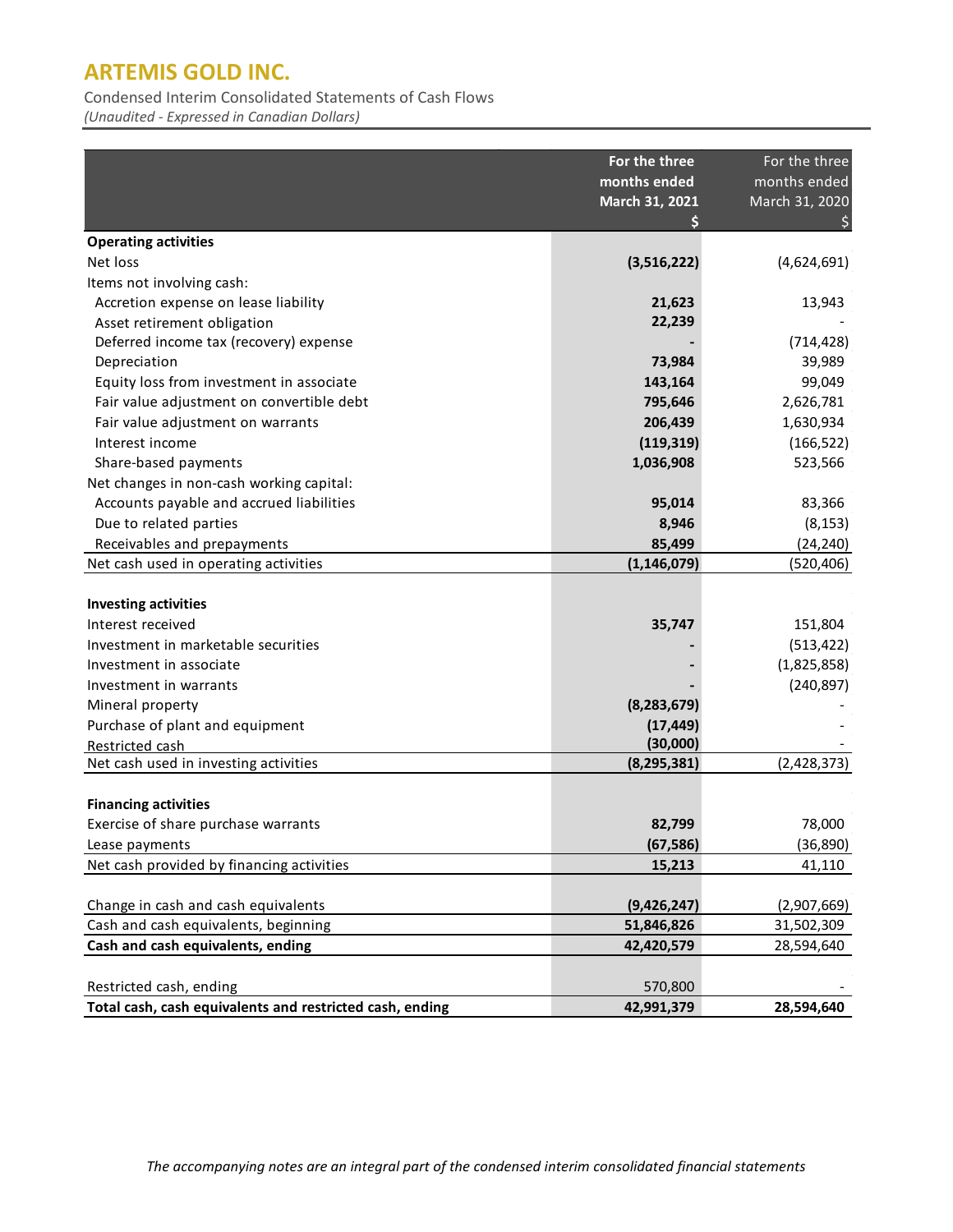Notes to the Condensed Interim Consolidated Financial Statements For the three months ended March 31, 2021 and 2020 *(Unaudited - Expressed in Canadian Dollars, unless otherwise noted)*

### **1. NATURE OF OPERATIONS**

Artemis Gold Inc. ("**Artemis**" or the "**Company**") was incorporated under the Business Corporations Act (British Columbia) on January 10, 2019. The Company is a development-stage company focused on the development of the Blackwater Gold Project ("**Blackwater**" or the "**Blackwater Project**") in central British Columbia. The Company's common shares are traded on the Toronto Venture Exchange ("**TSXV**") under the symbol "ARTG".

The Company acquired Blackwater from New Gold Inc. ("**New Gold**") on August 21, 2020 (Note 6). The Company also has a significant investment in Velocity Minerals Ltd. ("**VLC**"), which is in the business of acquiring, exploring, and evaluating mineral resource properties in Bulgaria.

The Company operates a single reportable segment, being the exploration and development of mineral properties.

The Company maintains its head office at 595 Burrard Street, Suite 3083, Vancouver, B.C. Canada. The Company's registered and records office is located at 595 Burrard Street, Suite 2600, Vancouver, B.C., Canada.

#### **2. BASIS OF PREPARATION**

#### **Basis of preparation and measurement**

These unaudited condensed interim consolidated financial statements ("**Interim Financial Statements**") have been prepared in accordance with International Financial Reporting Standards ("**IFRS**") as issued by the International Accounting Standards Board ("**IASB**") applicable to the preparation of interim financial statements including International Accounting Standard 34 - *Interim Financial Reporting* and do not include the information required for full annual financial statements. Accordingly, they should be read in conjunction with the Company's audited financial statements for the year ended December 31, 2020 and the period from January 10, 2019 to December 31, 2019 (the "**Annual Financial Statements**"). The accounting policies applied in the preparation of these Interim Financial Statements are consistent with those applied and disclosed in the Annual Financial Statements. Certain prior year amounts have been reclassified to conform to the presentation in the current year.

These Interim Financial Statements have been prepared on a historical cost basis, except for certain financial instruments which have been measured at fair value. In addition, these Interim Financial Statements have been prepared using the accrual basis of accounting, except for cash flow information. These Interim Financial Statements are presented in Canadian dollars, which is the functional currency of the Company and its subsidiary. References to "US\$" are to United States Dollars. Certain comparative period information has been restated to conform to the current period presentation.

These Interim Financial Statements were approved by the board of directors on May 27, 2021.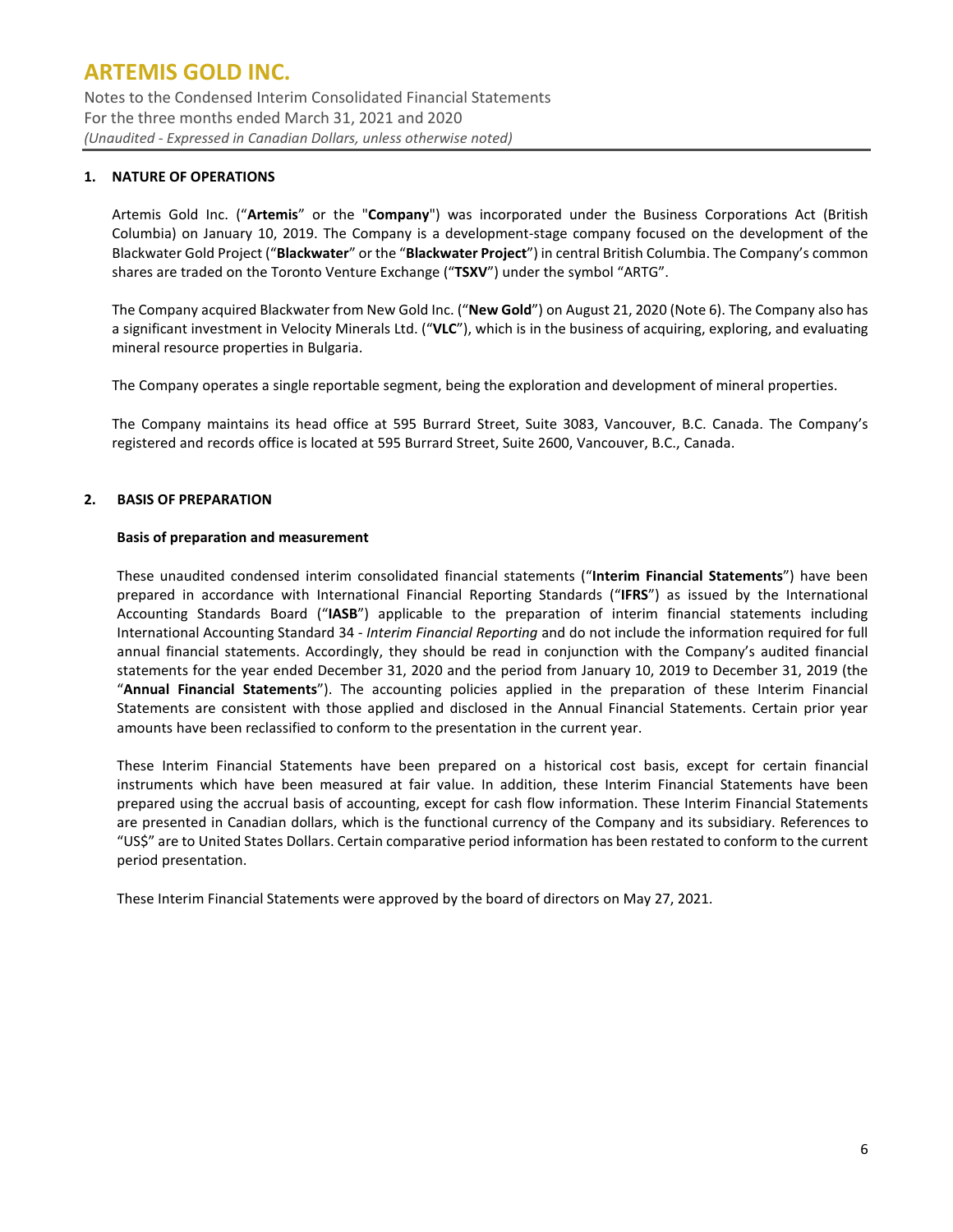Notes to the Condensed Interim Consolidated Financial Statements For the three months ended March 31, 2021 and 2020 *(Unaudited - Expressed in Canadian Dollars, unless otherwise noted)*

### **2. BASIS OF PREPARATION (continued)**

#### **Basis of consolidation**

These Interim Financial Statements include the accounts of the Company and its wholly-owned subsidiary, BW Gold Ltd. Both entities are domiciled in Canada. All inter-company balances, transactions, revenues and expenses have been eliminated upon consolidation.

### **3. USE OF ESTIMATES AND JUDGEMENTS**

The preparation of the financial statements requires management to make judgments, estimates and assumptions that affect the reported amounts of assets, liabilities, and contingent liabilities at the date of the financial statements and the reported amounts of revenues and expenses during the reporting period. Estimates and assumptions are continuously evaluated and are based on management's experience and other factors, including expectations of future events that are believed to be reasonable in the circumstances. Uncertainty about these judgments, estimates and assumptions could result in outcomes that require a material adjustment to the carrying amount of the asset or liability affected in future periods.

The Company's interim results are not necessarily indicative of its results for a full year. The significant judgements and estimates applied in the preparation of these Interim Financial Statements are consistent with those applied and disclosed in Note 4 of the Annual Financial Statements.

#### **4. INVESTMENT IN VLC**

The Company's investment in VLC as at March 31, 2021 was comprised of:

|                                            | <b>Investment</b> | <b>Convertible</b> |                 |              |
|--------------------------------------------|-------------------|--------------------|-----------------|--------------|
|                                            | in associate      | debenture          | <b>Warrants</b> | <b>Total</b> |
|                                            |                   |                    |                 |              |
| Balance, January 1, 2020                   | 5,639,902         | 9,999,434          | 2,351,844       | 17,991,180   |
| Investment                                 | 3,825,858         |                    | 240,897         | 4,066,755    |
| Fair value change for the year             |                   | 1,410,550          | 106,721         | 1,517,271    |
| Shares received in settlement of interest  | 432,990           | (432,990)          |                 |              |
| Equity loss on investment in associate     | (418,996)         |                    |                 | (418,996)    |
| Balance, December 31, 2020                 | 9,479,754         | 10,976,994         | 2,699,462       | 23,156,210   |
| Shares received on conversion of debenture | 10,181,348        | (10, 181, 348)     |                 |              |
| Fair value change in the period            |                   | (795, 646)         | (206, 439)      | (1,002,085)  |
| Equity loss on investment in associate     | (143, 164)        |                    |                 | (143, 164)   |
| <b>Balance, March 31, 2021</b>             | 19,517,938        |                    | 2,493,023       | 22,010,961   |

On March 25, 2021, the Company exercised its conversion option on the convertible debenture which had a face value of \$5,094,000 plus accrued interest of \$208,784, in exchange for 21,211,136 common shares of VLC. This brought the Company's interest in the common shares of VLC to 50,701,138 (or 32.3% of VLC's issued and outstanding common shares at the time) which as at March 31, 2021 had a fair value of \$24,843,558.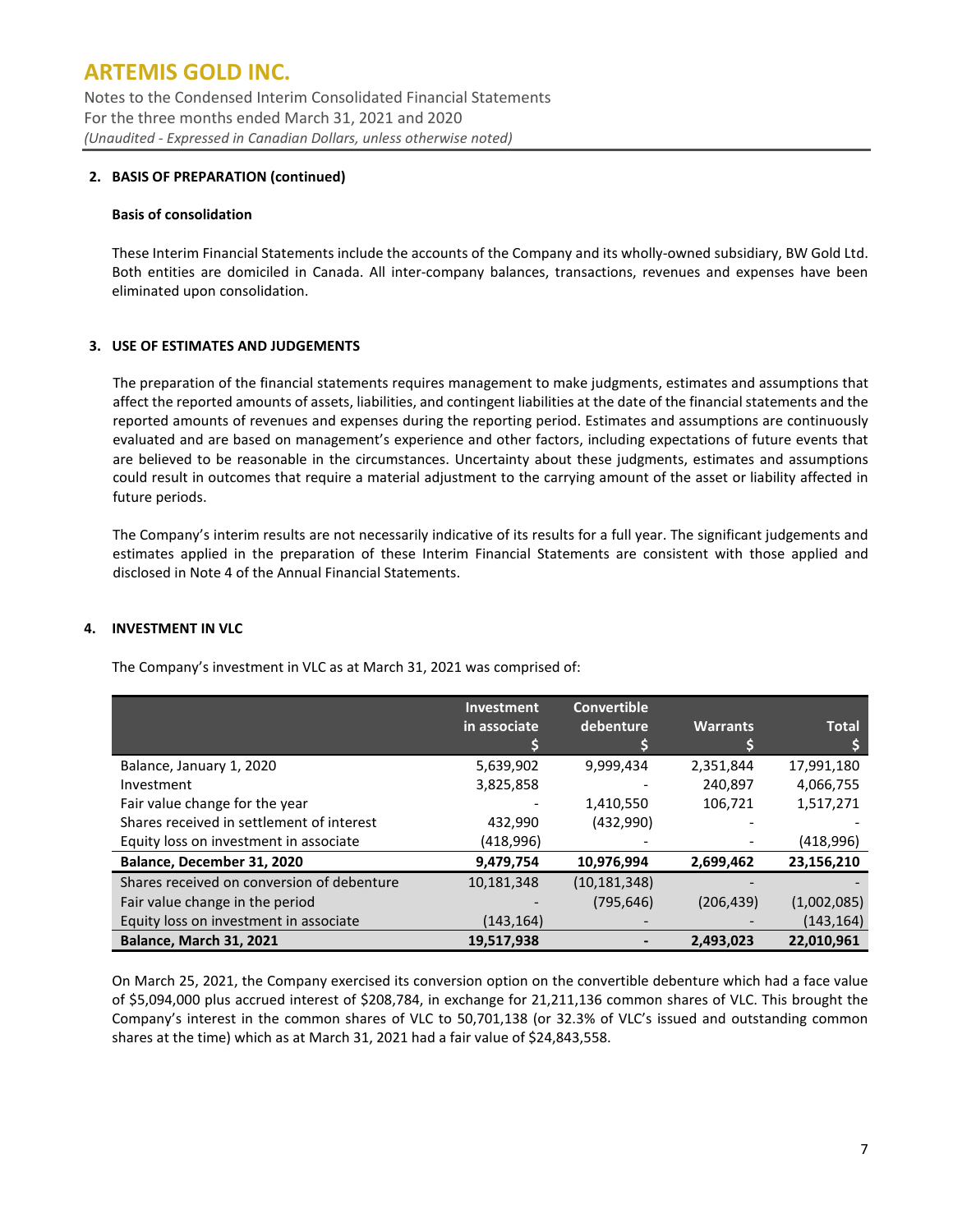Notes to the Condensed Interim Consolidated Financial Statements For the three months ended March 31, 2021 and 2020 *(Unaudited - Expressed in Canadian Dollars, unless otherwise noted)*

### **4. INVESTMENT IN VLC (continued)**

As at March 31, 2021, the Company also held the following share purchase warrants in VLC:

- 9,300,000 share purchase warrants exercisable at \$0.25 per warrant until March 14, 2022
- 2,583,443 share purchase warrants exercisable at \$0.55 per warrant until August 12, 2021

The Company applies equity accounting to the investment in the common shares of VLC as the Company has significant influence over VLC due to the Company's share ownership and board representation on VLC's board of directors. As a result, at inception of the investment, the common shares were recognized at cost, with the carrying amount of the investment increasing or decreasing at each reporting period to recognize the Company's share of the profit or loss of VLC for the particular period.

The warrants have been measured at FVTPL with the loss recorded within the loss on warrants in the interim consolidated statements of loss and comprehensive loss. The Company used the Black-Scholes option pricing model to calculate the fair value of the warrants held in VLC. The Company used the following weighted average assumptions to fair value the warrants:

|                        | March 31, 2021 | December 31, 2020 |
|------------------------|----------------|-------------------|
| Share price            | \$0.49         | \$0.50            |
| Volatility             | 61%            | 61%               |
| Expected life in years | 0.82           | 1.07              |
| Dividend rate          | $0.00\%$       | 0.00%             |
| Risk-free rate         | 0.23%          | 0.25%             |

The assets and liabilities of VLC are summarized in the following table and incorporates VLC's most recently available financial information at the time of preparation of these Interim Financial Statements, which was as at December 31, 2020.

|                                                                                                              | <b>December 31, 2020</b> |
|--------------------------------------------------------------------------------------------------------------|--------------------------|
| Current assets                                                                                               | 10,958,817               |
| Non-current assets                                                                                           | 18,051,912               |
|                                                                                                              | 29,010,729               |
|                                                                                                              |                          |
| <b>Current liabilities</b>                                                                                   | 930,602                  |
| Non-current liabilities                                                                                      | 4,251,796                |
|                                                                                                              | 5,182,398                |
|                                                                                                              |                          |
| Net assets                                                                                                   | 23,828,331               |
| Company's equity share of net assets                                                                         | 7,696,550                |
|                                                                                                              |                          |
| Loss and comprehensive loss attributable to VLC shareholders<br>for the three months ended December 31, 2020 | (601,172)                |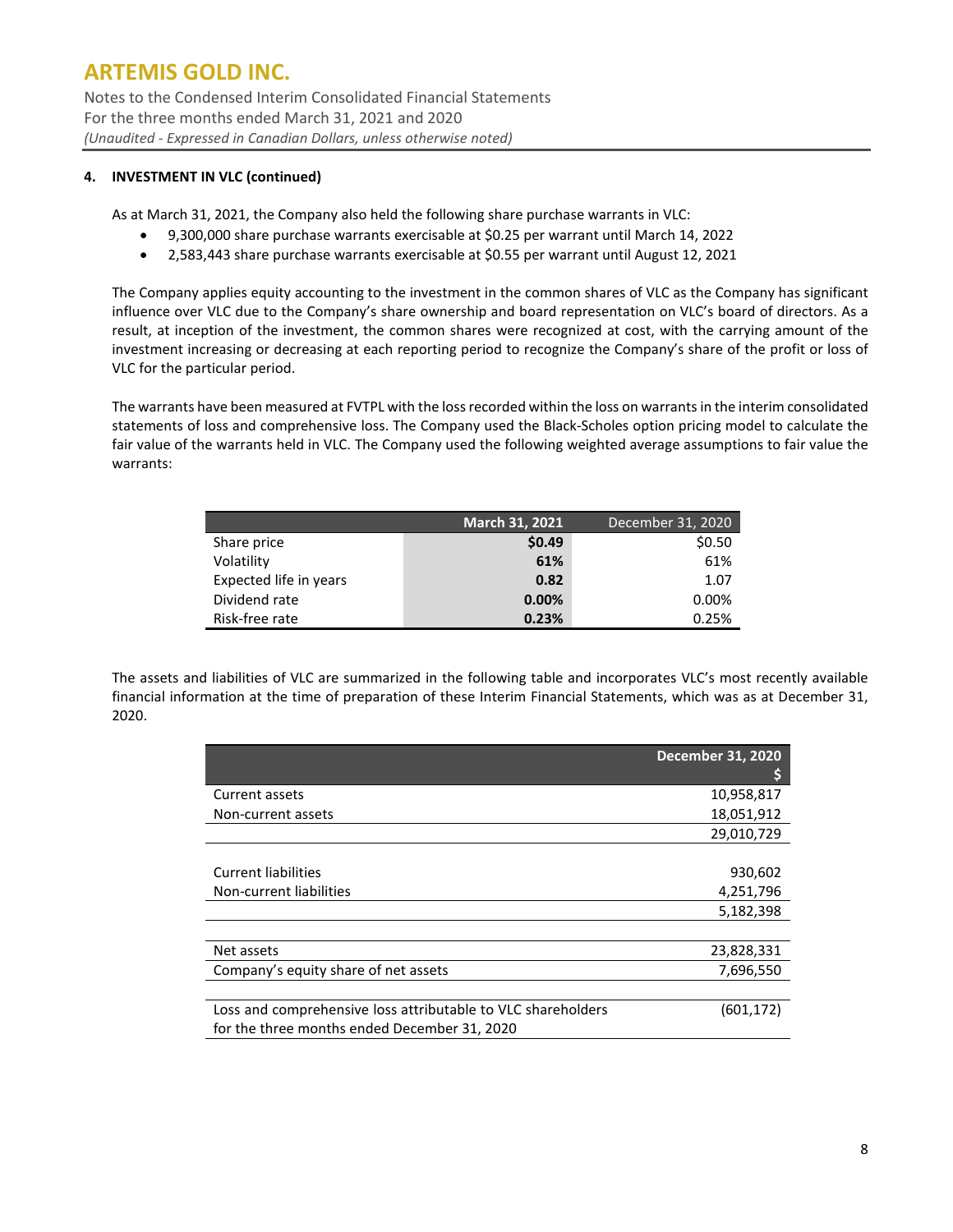Notes to the Condensed Interim Consolidated Financial Statements For the three months ended March 31, 2021 and 2020 *(Unaudited - Expressed in Canadian Dollars, unless otherwise noted)*

### **5. PLANT AND EQUIPMENT**

|                                 | Right-of-  |            |                  |                 |             |              |
|---------------------------------|------------|------------|------------------|-----------------|-------------|--------------|
|                                 | use asset  | Camp       | <b>Equipment</b> | <b>Vehicles</b> | Other $(1)$ | <b>Total</b> |
|                                 |            | \$         | \$               | \$              | \$          | \$           |
| <b>COST</b>                     |            |            |                  |                 |             |              |
| Balance, January 1, 2020        | 959,744    |            |                  |                 |             | 959,744      |
| Additions                       |            |            |                  |                 | 37,632      | 37,632       |
| Acquisition of Blackwater       |            | 4,817,845  | 1,457,107        | 126,461         | 107,200     | 6,508,613    |
| Balance, December 31, 2020      | 959,744    | 4,817,845  | 1,457,107        | 126,461         | 144,832     | 7,505,989    |
| Additions (disposals)           | 610,144    | (15,000)   |                  |                 | 260,361     | 855,505      |
| Balance, March 31, 2021         | 1,569,888  | 4,802,845  | 1,457,107        | 126,461         | 405,193     | 8,361,494    |
|                                 |            |            |                  |                 |             |              |
| <b>ACCUMULATED DEPRECIATION</b> |            |            |                  |                 |             |              |
| Balance, January 1, 2020        | (39,989)   |            |                  |                 |             | (39, 989)    |
| Depreciation                    | (159,958)  | (160, 595) | (28, 571)        | (8, 431)        | (8, 143)    | (365,698)    |
| Balance, December 31, 2020      | (199,947)  | (160, 595) | (28, 571)        | (8,431)         | (8, 143)    | (405, 687)   |
| Depreciation                    | (72, 102)  | (120, 321) | (21,428)         | (6, 323)        | (2, 345)    | (222, 519)   |
| Balance, March 31, 2021         | (272, 049) | (280, 916) | (49,999)         | (14, 754)       | (10, 488)   | (628, 206)   |
|                                 |            |            |                  |                 |             |              |
| <b>NET BOOK VALUE</b>           |            |            |                  |                 |             |              |
| Balance, December 31, 2020      | 759,797    | 4,657,250  | 1,428,536        | 118,030         | 136,687     | 7,100,302    |
| Balance, March 31, 2021         | 1,297,839  | 4,521,929  | 1,407,108        | 111,707         | 394,705     | 7,733,288    |

(1) Included in "Other" are furniture, leasehold improvements, buildings and land.

Total depreciation recognized during the three months ended March 31, 2021 was 222,519 (for the three months ended March 31, 2020 – \$39,989) of which \$73,984 was expensed in the interim consolidated statements of loss and comprehensive loss (for the three months ended March 31, 2020 - \$39,989) and the balance was capitalized to mineral property.

### **6. MINERAL PROPERTY**

|                                                                  | <b>Total</b> |
|------------------------------------------------------------------|--------------|
|                                                                  |              |
| Balance, January 1, 2020                                         | 222,354      |
| Acquisition of Blackwater                                        | 246,319,298  |
| Asset retirement asset recognized upon acquisition of Blackwater | 8,626,352    |
| Additions                                                        | 10,212,278   |
| Change in asset retirement obligation estimate (Note 8)          | (302,308)    |
| Balance, December 31, 2020                                       | 265,077,974  |
| <b>Additions</b>                                                 | 10,562,197   |
| Change in asset retirement obligation estimate (Note 8)          | (1,617,311)  |
| <b>Balance, March 31, 2021</b>                                   | 274,022,860  |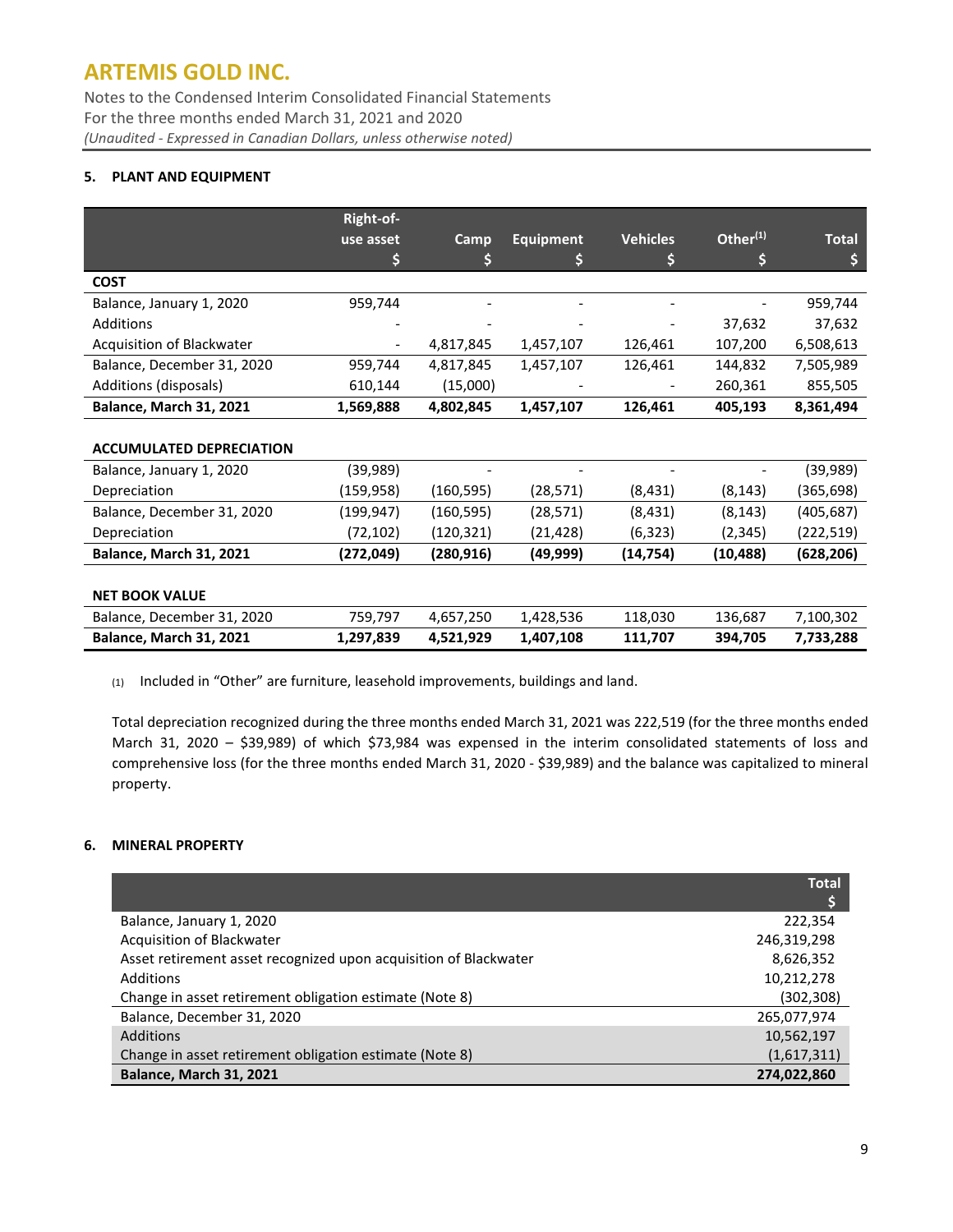Notes to the Condensed Interim Consolidated Financial Statements For the three months ended March 31, 2021 and 2020 *(Unaudited - Expressed in Canadian Dollars, unless otherwise noted)*

### **6. MINERAL PROPERTY (continued)**

On August 21, 2020, the Company acquired from New Gold Ltd. ("**New Gold**") the Blackwater Project (the "**Acquisition**"). Consideration for the Acquisition was comprised of:

- a \$140,000,000 initial payment paid on Closing by the Company;
- 7,407,407 common shares of the Company issued on Closing with a \$34,444,443 fair value based on a \$4.65 market price per share on Closing;
- a \$50,000,000 cash payment due one year from Closing (the "**Consideration Payable**") with a \$45,871,560 fair value at Closing (Note 7(a));
- \$234,785 of non-refundable sales tax and \$1,228,479 in transaction costs which the Company incurred relating to the Acquisition;
- a LOM gold stream (the "**Gold Stream**") as described in Note 7(b); and
- assumption of an asset retirement obligation estimated at \$8,626,352 at the time of closing (Note 8).

The Company's 100% interest in the Blackwater Project is subject to a number of net smelter royalty ("**NSR**") arrangements. The majority of these NSRs do not affect the proposed mining operation; the only NSR that affect the proposed open pit operations are the Dave option (1.5% NSR) and the Jarrit option (1.0% NSR).

During the quarter ended March 31, 2021, the additions to mineral property of \$10,562,197 included, among other things, \$2,644,753 in engineering, \$2,612,893 associated with environmental and permitting, \$2,043,871 of accretion of consideration payable (Note 7), as well as \$2,280,238 associated with the Company's 2021 grade control drilling program.

### **7. CONSIDERATION PAYABLE**

a) Consideration payable – Acquisition

As part of the consideration associated with the Acquisition, the Company agreed to pay \$50,000,000 cash to New Gold by August 21, 2021 (Note 6). The financial liability was initially recognized at fair value of \$45,871,560, after applying a 9% discount rate. Changes to the amortized cost of the financial liability were as follows:

|                                                   | <b>Carrying amount</b> |
|---------------------------------------------------|------------------------|
| Balance January 1, 2020                           |                        |
| Recognized upon Acquisition                       | 45,871,560             |
| Accretion expense capitalized to mineral property | 1,376,148              |
| Balance, December 31, 2020                        | 47,247,708             |
| Accretion expense capitalized to mineral property | 1,032,111              |
| <b>Balance, March 31, 2021</b>                    | 48,279,819             |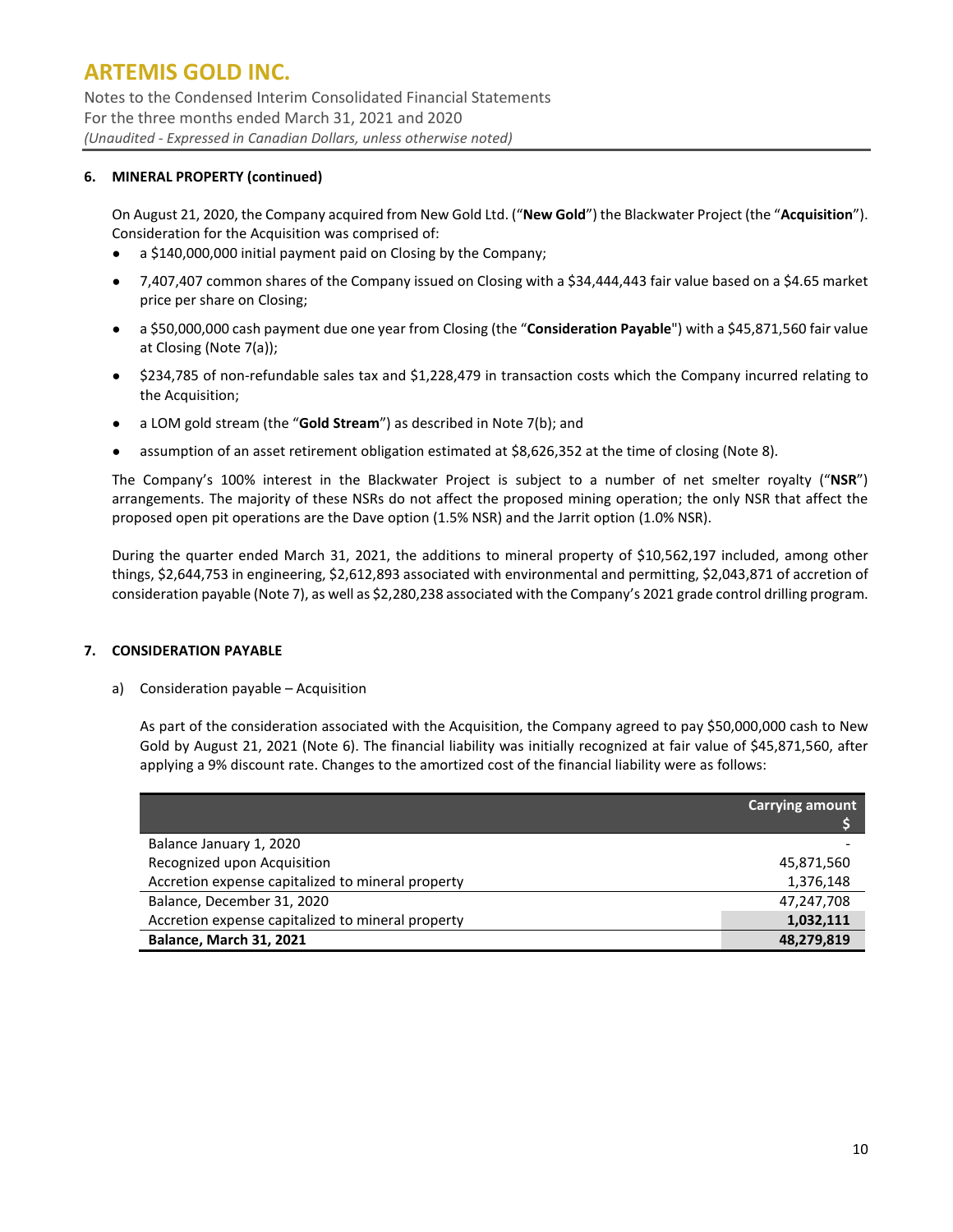Notes to the Condensed Interim Consolidated Financial Statements For the three months ended March 31, 2021 and 2020 *(Unaudited - Expressed in Canadian Dollars, unless otherwise noted)*

### **7. CONSIDERATION PAYABLE (continued)**

b) Variable consideration payable – Gold Stream

As part of the consideration associated with the Acquisition, the Company agreed to a Gold Stream with New Gold with the following attributes:

- New Gold will receive a percentage of gold production from the Blackwater Project as follows: 8% until 279,908 refined gold ounces are delivered to and purchased by New Gold, then 4% thereafter for the remaining life of mine.
- New Gold will pay a purchase price equal to 35% of the US\$ spot price for the gold ounces received. The 65% discount given will be recorded as an increase to the cost of the asset when incurred as variable consideration for the Acquisition.
- The Gold Stream includes a delayed construction/production penalty clause (the "**Delay Penalty Clause**") whereby, in the event the Blackwater mineral processing facility has not achieved an average of at least 80% of nameplate capacity (as per a feasibility study) for a period of 60 days prior to each of August 21, 2027, 2028 and 2029, the Company will be required to make penalty payments to New Gold in the amount of \$28,000,000 (the "**Penalty Payment**") per annual deadline missed, up to a maximum of \$84,000,000. Although the Company does not control all of the events which may result in payment of the Penalty Payments, it is likely that the minimum benefit to New Gold, either as a result of the Delay Penalty Clause or through future sales at a discount to the spot price, will be the sum of the Penalty Payments. Accordingly, the Company has recorded a liability for variable consideration payable upon the acquisition of Blackwater.

The fair value of the financial liability was determined using a discount rate of 12.50% and subsequent changes to the amortized cost were as follows:

|                                                   | <b>Carrying amount</b> |
|---------------------------------------------------|------------------------|
| Balance, January 1, 2020                          |                        |
| Recognized upon Acquisition                       | 31,048,644             |
| Accretion expense capitalized to mineral property | 1,435,639              |
| Balance, December 31, 2020                        | 32,484,283             |
| Accretion expense capitalized to mineral property | 1,011,760              |
| <b>Balance, March 31, 2021</b>                    | 33,496,043             |

### **8. ASSET RETIREMENT OBLIGATION**

Changes to the asset retirement obligation are as follows:

|                                               | <b>Carrying amount</b> |
|-----------------------------------------------|------------------------|
| Balance, January 1, 2020                      |                        |
| Assumed on acquisition of Blackwater (Note 6) | 8,626,352              |
| Accretion expense                             | 22,983                 |
| Change in obligation estimate                 | (302, 308)             |
| Balance, December 31, 2020                    | 8,347,027              |
| Accretion expense                             | 22,239                 |
| Change in obligation estimate                 | (1,617,311)            |
| Balance, March 31, 2021                       | 6,751,955              |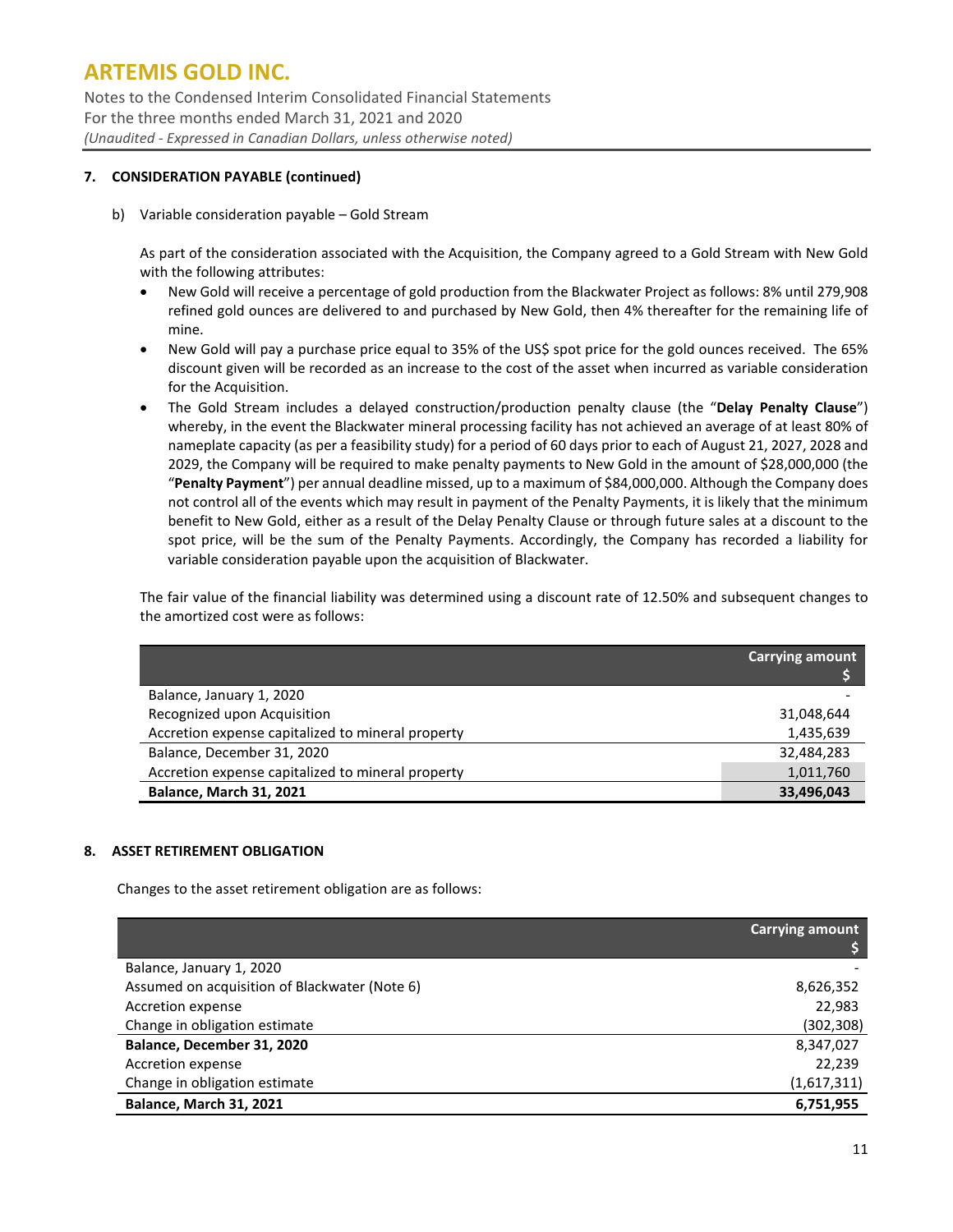Notes to the Condensed Interim Consolidated Financial Statements For the three months ended March 31, 2021 and 2020 *(Unaudited - Expressed in Canadian Dollars, unless otherwise noted)*

### **8. ASSET RETIREMENT OBLIGATION (continued)**

As a result of the Acquisition, the Company assumed a provision for asset retirement obligations (Note 6).

The majority of the expenditures are expected to occur after 2047. As at March 31, 2021, the assumptions applied in estimating the asset retirement obligation related to the inflation rate and discount rate were 2.02% p.a. and 1.99% p.a., respectively (as at December 31, 2020 2.02% p.a. and 1.07% p.a., respectively).

As at March 31, 2021, the Company recorded \$540,800 of restricted cash on the statements of financial position with respect to cash collateral posted to support a \$2,704,000 surety bond attributed to the asset retirement obligation. The balance of the Company's restricted cash balance relates to collateral provided in regard to general corporate accounts.

#### **9. EQUITY**

#### a) Authorized share capital

Unlimited number of common shares without par value.

Refer to details of common shares issued subsequent to the quarter-end (Note 12(a)).

#### b) Stock options

The Company has established a stock option plan (the "Plan") for its directors, executive officers, employees and consultants under which the Company may grant options to acquire a maximum number of common shares equal to 10% of the total issued and outstanding common shares of the Company exercisable for a period of up to 10 years from the date of grant.

The Company uses the Black Scholes option pricing model to determine the fair value of stock options granted. As at March 31, 2021, the Company had the following stock options outstanding and exercisable:

|                                 | <b>Number of stock options</b><br>(井 | Weighted-average exercise<br>price |
|---------------------------------|--------------------------------------|------------------------------------|
| Outstanding – January 1, 2020   | 1,520,000                            | 1.16                               |
| Granted                         | 3,275,000                            | 5.00                               |
| Exercised                       | (13,000)                             | 1.16                               |
| Outstanding – December 31, 2020 | 4,782,000                            | 3.79                               |
| Granted                         | 825,000                              | 6.14                               |
| Outstanding - March 31, 2021    | 5,607,000                            | 4.14                               |
| Exercisable - March 31, 2021    | 1,707,000                            | 1.18                               |

Total share-based payments recognized during the three months ended March 31, 2021 was \$1,444,304 (three months ended March 31, 2020 – \$523,566), of which \$407,396 was capitalized to mineral properties (three months ended March 31, 2020 - \$nil) and \$1,036,908, was expensed in the interim consolidated statements of loss and comprehensive loss.

As at March 31, 2021, outstanding stock options had a weighted average remaining life of 5.7 years (December 31,  $2020 - 6.4$  years).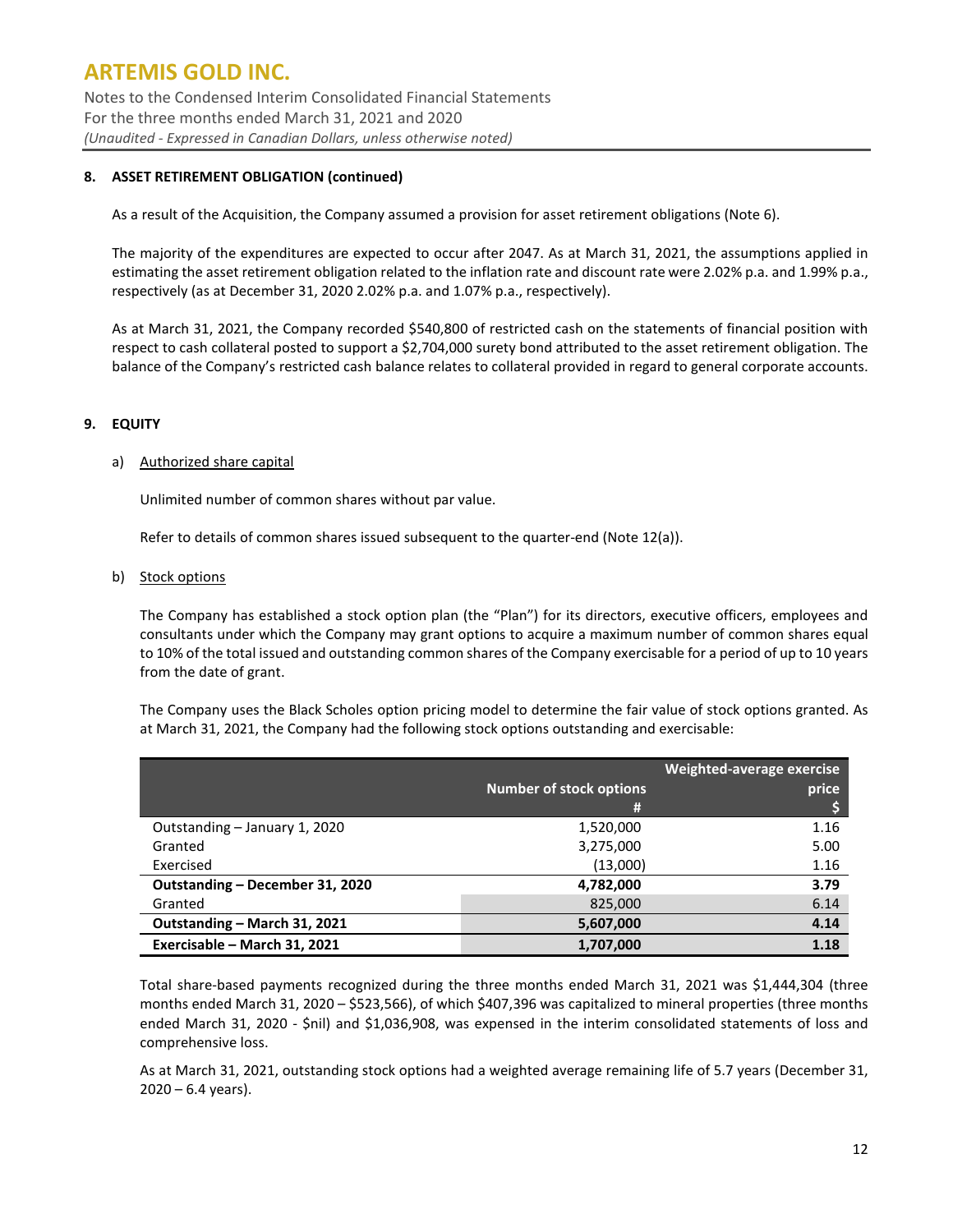Notes to the Condensed Interim Consolidated Financial Statements For the three months ended March 31, 2021 and 2020 *(Unaudited - Expressed in Canadian Dollars, unless otherwise noted)*

### **9. EQUITY (continued)**

#### b) Stock options (continued)

The following weighted-average assumptions were used in the valuation of the stock options granted during the three months ended March 31, 2021 and 2020:

|                        | For the three<br>months ended<br>March 31, 2021 | For the three<br>months ended<br>March 31, 2020 |
|------------------------|-------------------------------------------------|-------------------------------------------------|
| Annualized volatility  | 54%                                             | 100%                                            |
| Expected life in years | 5                                               | 10                                              |
| Dividend rate          | 0.00%                                           | 0.00%                                           |
| Risk-free rate         | 0.44%                                           | 1.31%                                           |
| Forfeiture rate        | 0.00%                                           | 0.00%                                           |

The risk-free rate for periods within the contractual term of the option is based on the Bank of Canada administered interest rates in effect at the time of the grant. The Company has assumed that any granted stock options will not be exercised until the expiry date.

Expected volatilities are based on historical volatilities of stock prices of comparable companies given the limited life of the Company as an exploration and development company. Expected forfeiture rates have been assumed to be nil to date, as most employees and directors involved are key personnel.

Refer to Note 12(c) for details of stock options granted subsequent to March 31, 2021.

#### c) Share purchase warrants

All share purchase warrants expire on August 27, 2024. A summary of the changes in share purchase warrants is as follows:

|                                 |                           | Weighted-average exercise |
|---------------------------------|---------------------------|---------------------------|
|                                 | <b>Number of warrants</b> | price                     |
|                                 | #                         |                           |
| Outstanding - January 1, 2020   | 36,268,407                | 1.08                      |
| Exercised                       | (3,528,499)               | 1.08                      |
| Outstanding - December 31, 2020 | 32,739,908                | 1.08                      |
| Exercised                       | (76, 666)                 | 1.08                      |
| Outstanding - March 31, 2021    | 32,663,242                | 1.08                      |

Refer to Note 12(b).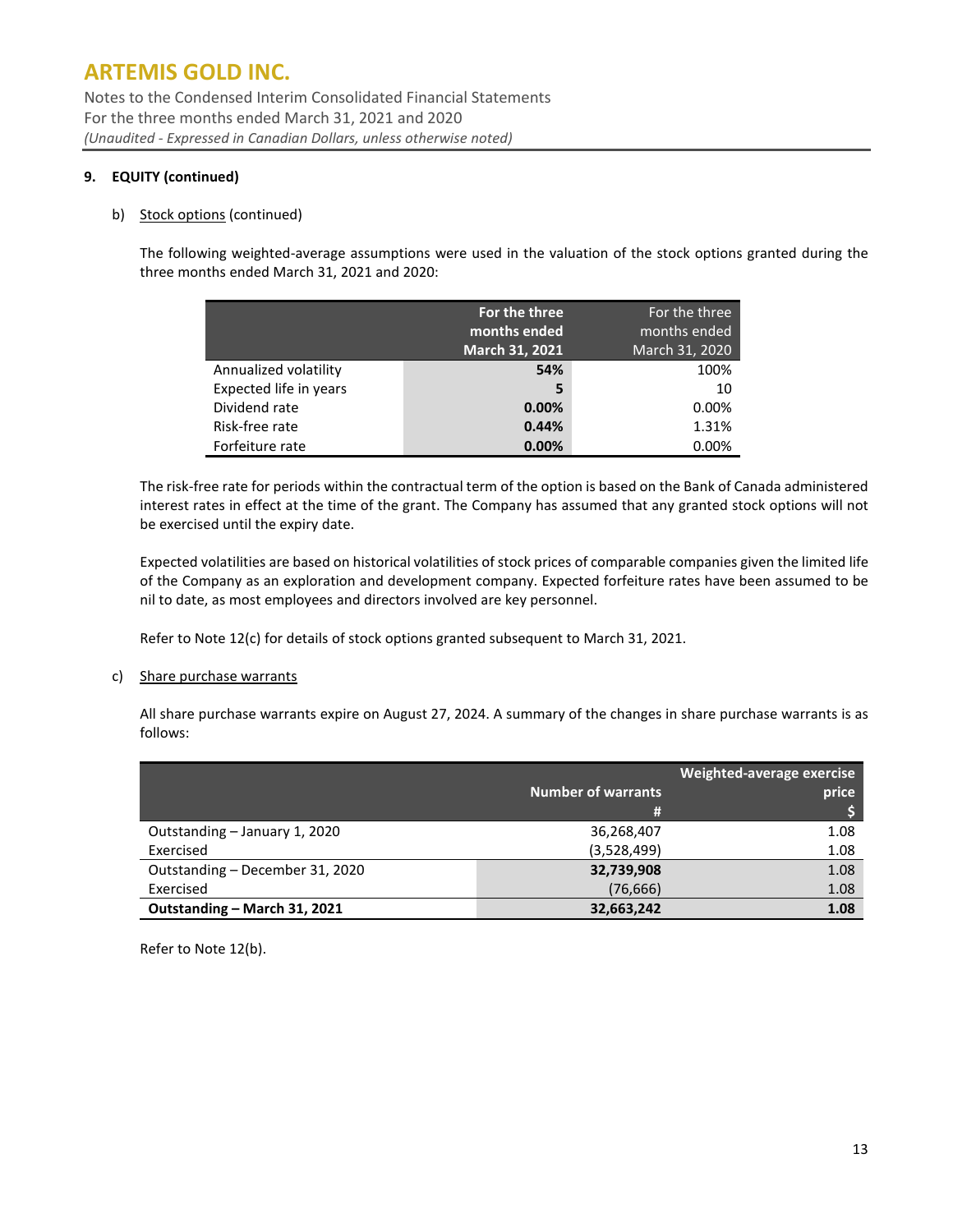Notes to the Condensed Interim Consolidated Financial Statements For the three months ended March 31, 2021 and 2020 *(Unaudited - Expressed in Canadian Dollars, unless otherwise noted)*

#### **10. RELATED PARTY TRANSACTIONS AND KEY MANAGEMENT COMPENSATION**

#### *Key management compensation*

Key management includes the Company's directors, Chief Executive Officer, Chief Financial Officer and Chief Operating Officer. Compensation awarded to key management for the three months ended March 31, 2021 and 2020 comprised the following:

|                       | For the three<br>months ended<br>March 31, 2021 | For the three<br>months ended<br>March 31, 2020 |
|-----------------------|-------------------------------------------------|-------------------------------------------------|
| Salaries and benefits | 277,860                                         | 71,191                                          |
| Consulting fees       | 143,750                                         | 87,500                                          |
| Director fees         | 81,250                                          | 41,250                                          |
| Share-based payments  | 976,997                                         | 373,941                                         |
|                       | 1,479,857                                       | 573,882                                         |

#### **11. FINANCIAL INSTRUMENTS**

The Company's financial instruments consist of cash and cash equivalents, interest receivables and deposits, and the investment in VLC warrants which are designated as fair value through profit and loss. The Company's marketable securities are designated as fair value through other comprehensive income and loss. The Company's financial instruments also include accounts payable, which are measured at amortised cost.

#### Fair value measurements

A three-level hierarchy for fair value measurements exists based upon the significance of inputs used in making fair value measurements:

- Level 1 Unadjusted quoted prices in active markets for identical assets or liabilities.
- Level 2 Inputs other than quoted prices that are observable for the asset or liability, either directly (i.e., as prices) or indirectly (i.e., derived from prices).
- Level 3 Inputs for the asset or liability that are not based on observable market data.

As at March 31, 2021, the carrying value of the Company's cash and cash equivalents, receivables, as well as accounts payable approximate their fair values, while the Company's investments in marketable securities and warrants in VLC are carried at fair value. The carrying value of consideration payable and other variable consideration payable are considered to approximate their fair value. The fair value of the Company's equity investment in VLC is disclosed in Note 4.

Fair value is based on available public market information or, when such information is not available, estimated using present value techniques and assumptions concerning the amount and timing of future cash flows and discount rates which factor in the appropriate credit risk. The fair value of the Company's investment in the VLC warrants, as well as consideration payable and other variable consideration payable, are categorized as Level 3 in the fair value hierarchy as observable market data for these instruments are not available. Marketable securities are categorized as Level 1.